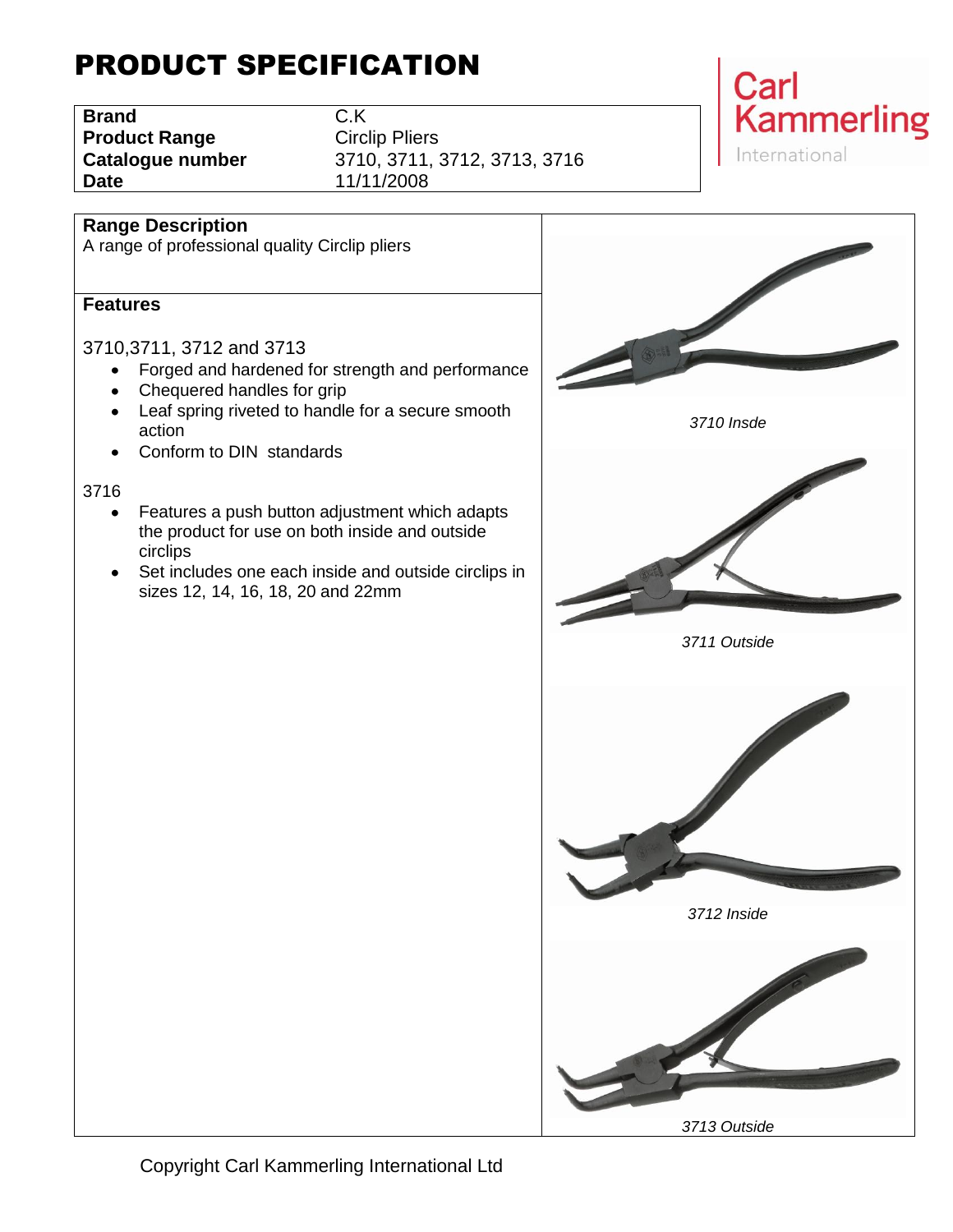

*3716 Inside/Outside*

| <b>Item Number</b> | Item Description                            | EAN No        | Commodity<br>code | Carton<br>Qty |
|--------------------|---------------------------------------------|---------------|-------------------|---------------|
| T37100             | Circlip Plier Inside Straight 140mm         | 5013969491203 | 82032090          | 5             |
| T37105             | Circlip Plier Inside Straight 140mm         | 5013969491401 | 82032090          | 5             |
| T37107             | Circlip Plier Inside Straight 180mm         | 5013969491500 | 82032090          | 5             |
| T37108             | Circlip Plier Inside Straight 220mm         | 5013969491609 | 82032090          | 5             |
| T3710 11           | Circlip Plier Inside Straight 300mm         | 5013969491302 | 82032090          | 5             |
| T37110             | Circlip Plier Outside Straight 140mm        | 5013969491708 | 82032090          | 5             |
| T37115             | Circlip Plier Outside Straight 140mm        | 5013969491906 | 82032090          | 5             |
| T37117             | Circlip Plier Outside Straight 180mm        | 5013969492002 | 82032090          | 5             |
| T37118             | Circlip Plier Outside Straight 220mm        | 5013969492101 | 82032090          | 5             |
| T3711 11           | Circlip Plier Outside Straight 300mm        | 5013969491807 | 82032090          | 5             |
| T37125             | Circlip Plier Inside Bent 140mm             | 5013969492408 | 82032090          | 5             |
| T37127             | Circlip Plier Inside Bent 180mm             | 5013969492507 | 82032090          | 5             |
| T37128             | Circlip Plier Inside Bent 220mm             | 5013969492602 | 82032090          | 5             |
| T37130             | Circlip Plier Outside Bent 140mm            | 5013969492705 | 82032090          | 5             |
| T37135             | Circlip Plier Outside Bent 140mm            | 5013969492903 | 82032090          | 5             |
| T37137             | Circlip Plier Outside Bent 180mm            | 5013969493009 | 82032090          | 5             |
| T37138             | Circlip Plier Outside Bent 220mm            | 5013969493108 | 82032090          | 5             |
| T3716              | Circlip Plier Set Adjustable Inside/Outside | 5013969027556 | 82032090          | 3             |

| <b>Technical product</b><br>information |          | <b>Sizes of Circlips by item</b> |                         |
|-----------------------------------------|----------|----------------------------------|-------------------------|
|                                         | Item     | Circlip Dia                      | <b>DIN Size</b><br>code |
|                                         | T37100   | 8-13mm                           | J0                      |
|                                         | T37105   | 12-25mm                          | J1                      |
|                                         | T3710 7  | 19-60mm                          | J <sub>2</sub>          |
|                                         | T37108   | 40-100mm                         | J3                      |
|                                         | T3710 11 | 85-140mm                         | J4                      |
|                                         | T37110   | $3-10$ mm                        | A0                      |

Copyright Carl Kammerling International Ltd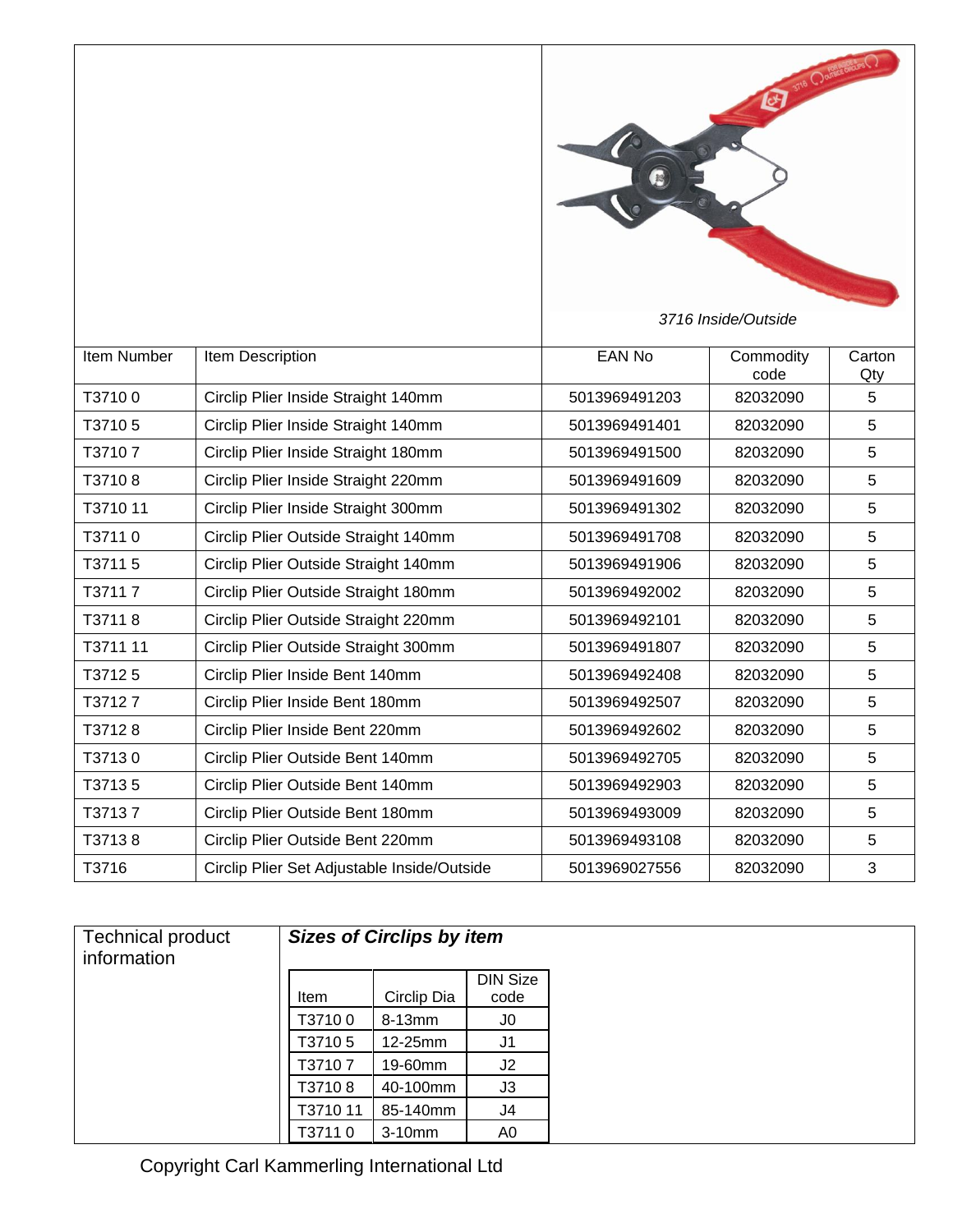|                        | T37115                                                                  | 10-25mm   | A <sub>1</sub> |                                                                   |  |  |  |
|------------------------|-------------------------------------------------------------------------|-----------|----------------|-------------------------------------------------------------------|--|--|--|
|                        | T37117                                                                  | 19-60mm   | A2             |                                                                   |  |  |  |
|                        | T37118                                                                  | 40-100mm  | A <sub>3</sub> |                                                                   |  |  |  |
|                        | T3711 11                                                                | 85-140mm  | A4             |                                                                   |  |  |  |
|                        | T37125                                                                  | 12-25mm   | J11            |                                                                   |  |  |  |
|                        | T37127                                                                  | 19-60mm   | J21            |                                                                   |  |  |  |
|                        | T37128                                                                  | 40-100mm  | J31            |                                                                   |  |  |  |
|                        | T37130                                                                  | $3-10$ mm | A01            |                                                                   |  |  |  |
|                        | T37135                                                                  | 10-25mm   | A11            |                                                                   |  |  |  |
|                        | T37137                                                                  | 19-60mm   | A21            |                                                                   |  |  |  |
|                        | T37138                                                                  | 40-100mm  | A31            |                                                                   |  |  |  |
|                        |                                                                         |           |                |                                                                   |  |  |  |
| Standards compliance   | 3710 to DIN 5256C                                                       |           |                |                                                                   |  |  |  |
|                        | 3711 to DIN 5254A                                                       |           |                |                                                                   |  |  |  |
|                        | 3712 to DIN 5256D                                                       |           |                |                                                                   |  |  |  |
|                        | 3713 to DIN 5254B                                                       |           |                |                                                                   |  |  |  |
| User health and safety |                                                                         |           |                | Users and bystanders are advised to wear safety goggles           |  |  |  |
| information            |                                                                         |           |                |                                                                   |  |  |  |
| RoHS/WEEE              |                                                                         |           |                | This product range does not fall within the scope of RoHS or WEEE |  |  |  |
| compliance             | regulations                                                             |           |                |                                                                   |  |  |  |
| Material safety data   | None applicable                                                         |           |                |                                                                   |  |  |  |
| Warranty               |                                                                         |           |                | C.K Tools are guaranteed for life against imperfect materials or  |  |  |  |
|                        | workmanship                                                             |           |                |                                                                   |  |  |  |
|                        | Normal wear and tear or damage caused through in appropriate use is not |           |                |                                                                   |  |  |  |
|                        | covered                                                                 |           |                |                                                                   |  |  |  |
| Country of origin      | 3710, 3711, 3712 & 3713 - Germany                                       |           |                |                                                                   |  |  |  |
|                        | 3716 - Taiwan                                                           |           |                |                                                                   |  |  |  |

### **Dimensional details**

|          | <b>Product only</b> |          |           |              | Product on primary packaging |          |           |                          |
|----------|---------------------|----------|-----------|--------------|------------------------------|----------|-----------|--------------------------|
| Item     | Width<br>mm         | Depth mm | Height mm | Net weight g | Width mm                     | Depth mm | Height mm | <b>Gross</b><br>weight g |
| T37100   | 42                  | 10       | 142       | 87           | 48                           | 25       | 204       | 94                       |
| T37105   | 42                  | 10       | 142       | 87           | 48                           | 25       | 204       | 94                       |
| T37107   | 45                  | 14       | 175       | 140          | 48                           | 25       | 225       | 148                      |
| T37108   | 45                  | 14       | 225       | 223          | 48                           | 25       | 255       | 241                      |
| T3710 11 | 52                  | 15       | 320       | 421          | 61                           | 25       | 330       | 435                      |
| T37110   | 74                  | 10       | 140       | 95           | 50                           | 25       | 215       | 102                      |
| T37115   | 74                  | 10       | 140       | 95           | 50                           | 25       | 215       | 102                      |
| T37117   | 91                  | 14       | 175       | 155          | 48                           | 25       | 225       | 163                      |
| T37118   | 104                 | 13       | 222       | 226          | 48                           | 25       | 270       | 235                      |
| T3711 11 | 155                 | 16       | 320       | 450          | 61                           | 25       | 360       | 464                      |

Copyright Carl Kammerling International Ltd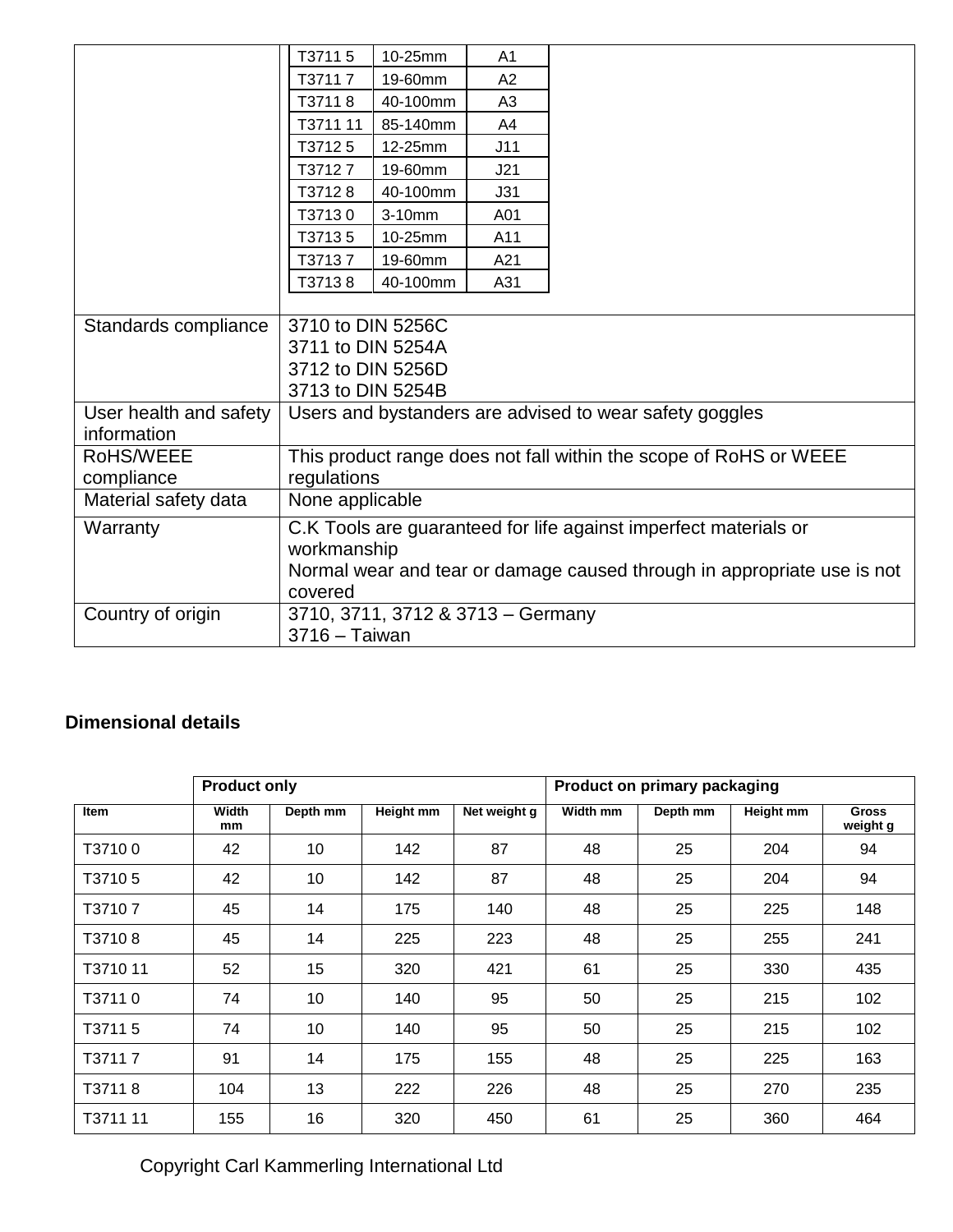| T37125 | 42  | 10 | 132 | 87  | 48  | 25 | 204 | 94  |
|--------|-----|----|-----|-----|-----|----|-----|-----|
| T37127 | 45  | 14 | 175 | 140 | 48  | 25 | 225 | 148 |
| T37128 | 44  | 26 | 210 | 223 | 48  | 25 | 255 | 241 |
| T37130 | 76  | 17 | 130 | 95  | 50  | 25 | 215 | 102 |
| T37135 | 76  | 17 | 130 | 95  | 50  | 25 | 215 | 102 |
| T37137 | 91  | 21 | 156 | 155 | 48  | 25 | 225 | 163 |
| T37138 | 104 | 27 | 224 | 226 | 48  | 25 | 270 | 235 |
| T3716  | 100 | 28 | 160 | 130 | 105 | 40 | 210 | 284 |

|          |          | Shelf box (secondary packaging) | <b>Euro Pallet data</b><br>Wi x Hi |                          |                             |                               |
|----------|----------|---------------------------------|------------------------------------|--------------------------|-----------------------------|-------------------------------|
| Item     | Width mm | Depth mm                        | <b>Height mm</b>                   | <b>Gross</b><br>weight g | No of<br>cartons on<br>base | <b>Number of</b><br>rows high |
| T37100   | 80       | 250                             | 63                                 | 538                      |                             |                               |
| T37105   | 80       | 250                             | 63                                 | 538                      |                             |                               |
| T37107   | 80       | 250                             | 63                                 | 808                      |                             |                               |
| T37108   | 90       | 290                             | 63                                 | 1281                     |                             |                               |
| T3710 11 | 130      | 340                             | 57                                 | 2229                     |                             |                               |
| T37110   | 80       | 250                             | 63                                 | 581                      |                             |                               |
| T37115   | 80       | 250                             | 63                                 | 585                      |                             |                               |
| T37117   | 80       | 250                             | 63                                 | 883                      |                             |                               |
| T37118   | 90       | 290                             | 63                                 | 1254                     |                             |                               |
| T3711 11 | 130      | 340                             | 57                                 | 2396                     |                             |                               |
| T37125   | 80       | 250                             | 63                                 | 538                      |                             |                               |
| T37127   | 80       | 250                             | 63                                 | 808                      |                             |                               |
| T37128   | 90       | 290                             | 63                                 | 1281                     |                             |                               |
| T37130   | 80       | 250                             | 63                                 | 581                      |                             |                               |
| T37135   | 80       | 250                             | 63                                 | 585                      |                             |                               |
| T37137   | 80       | 250                             | 63                                 | 883                      |                             |                               |
| T37138   | 90       | 290                             | 63                                 | 1254                     |                             |                               |
| T3716    | 135      | 230                             | 115                                | 1000                     |                             |                               |

## **Packaging waste details**

|      | <b>Primary Packaging</b> |     |        |     | <b>Secondary packaging</b> |     |        |     |
|------|--------------------------|-----|--------|-----|----------------------------|-----|--------|-----|
| Item | Plastic q                | Use | Card q | Use | Plastic q                  | Use | Card q | Use |

# Copyright Carl Kammerling International Ltd